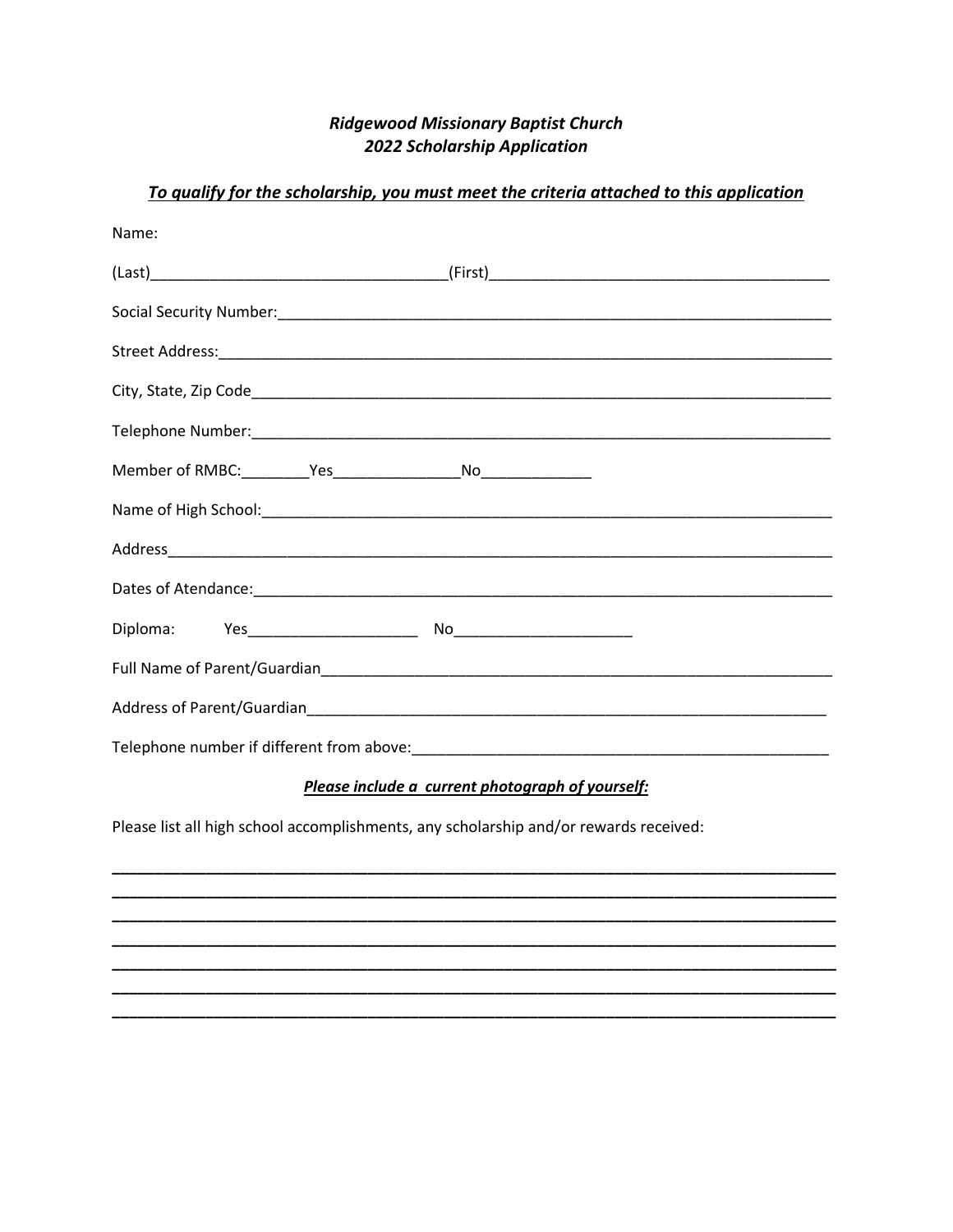List institutions of higher learning (colleges, universities, or technical schools) to which you have been accepted:

| Name of institution: | Address     |  |
|----------------------|-------------|--|
|                      |             |  |
|                      |             |  |
|                      |             |  |
|                      |             |  |
|                      | References: |  |

**This year**, only ONE letter of recommendation is required. We are still asking for three references, and they must include (1) An academic leader, (2) a member of Ridgewood Missionary Baptist Church, and (3) a civic group or community reference. The recommendation letter must convey knowledge of your character as witnessed by the individual. The letter should be mailed to:

Ms. Djuana B. Wilson 2 Beardmore Court Columbia, SC 29223

## *Please list three references, and the references cannot be family members:*

| Name      | <b>Address and Phone Number</b>                                                                                       |
|-----------|-----------------------------------------------------------------------------------------------------------------------|
| Academic  | <u> 1989 - Jan Salaman, mangang mga kalendari ng mga kalendari ng mga kalendari ng mga kalendari ng mga kalendari</u> |
| Church    |                                                                                                                       |
| Community |                                                                                                                       |

Transcript:

Your official high school transcript must be sent to Ms. Djuana Wilson, 2 Beardmore Court, Columbia, SC 29223. The transcript should be sent directly from the high school in a sealed envelope. Transcript arriving after the deadline will not be accepted.

Essay:

Please submit a typed narrative of five hundred words or more detailing the topic below:

Topic: "How has the pandemic affected your outlook on God, life, education and your future?"